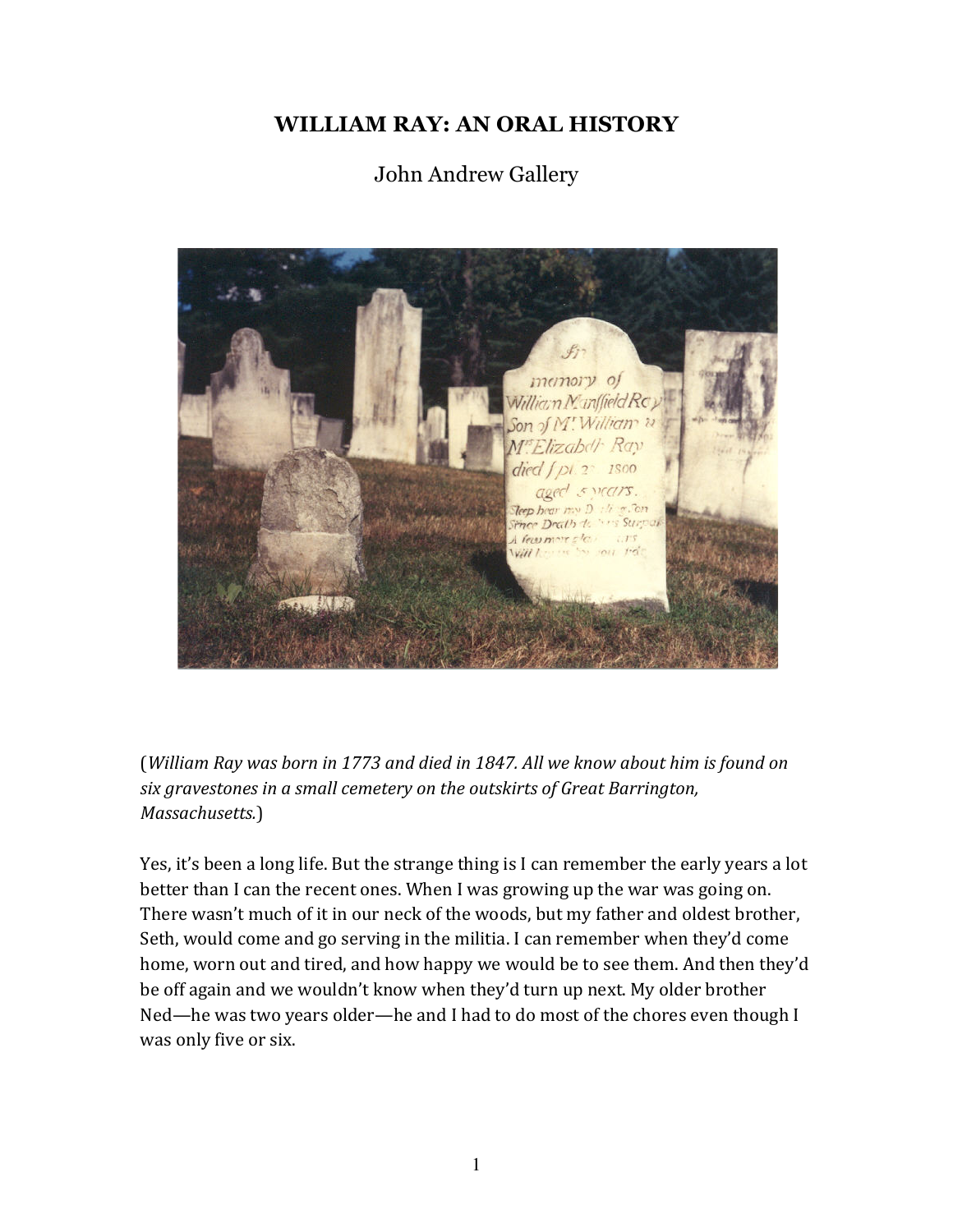About six months after they said the war was over Seth came home. He was happy it was over, but never wanted to talk about it much and didn't stay around too long. Although we needed him on the farm, he had a need, it seemed to me, to get away from his memories. So he headed west. We got a few letters from him, but soon they stopped and we never heard from him again. We waited for Pa to show up, but months went by without a sign. It's strange to think of now, but we had no way of knowing where he was or any way of finding out about him. After about a year we kind of gave up hope, but no one would really say that, not out loud I mean, and we all went on harboring the secret hope that one day he'd turn up. Ma eventually got a letter from a general who said he had commanded the squadron Pa was in, explaining that they'd been in some terrible fight near the end of the war and many men were killed or wounded. He didn't really say anything about Pa, just that it was hard to tell who the dead were on the battlefield and, if your husband—that's what the letter called him—wasn't home by now maybe he was one of them. Even after that I'd still go to bed at night and pray he was alive and would turn up eventually.

I guess that's one of the reasons I stayed around here. I liked the land—we had a nice farm near the lake. It was uphill from town and a hard walk, but it was beautiful to look down into the valley and see the stream wandering through. But for a long time I think I held onto the dream that he was alive and if he could he'd find his way back, and I wanted to be there when he came.

Working the farm was hard and there wasn't much else to do. I had some schooling, but not a lot because there wasn't much time. Ma dragged us all to church and, though it didn't mean much to me, I went along because the church socials were the only place you could really meet the young ladies in town. That's where I met Elizabeth. She was a year older, but I liked her from the start. I was just nineteen and she twenty, but I was ready and so I asked her and we got married. Lord, I remember how scared I was. I had no experience with women and what I'd picked up secondhand from other boys was pretty slim. So the first night was something no one had quite prepared me for. Even now I can remember the sight of her—the strangeness of it and yet it feeling right and proper at the same time. Well, we kept at it night after night—didn't matter to me how tired I felt coming in from the fields—and long about nine months later young Will came along. And then pretty soon after that—two years I think—along came Carolyn and we were a real family. Ma lived with us then, but Ned had decided to move along and try his luck going west too, so I ended up the man of the place though I was still a boy, really, twentytwo or so. I don't remember much of the details—nothing much happens when you work the farm day after day, it's all about the same—but it seemed to be a good time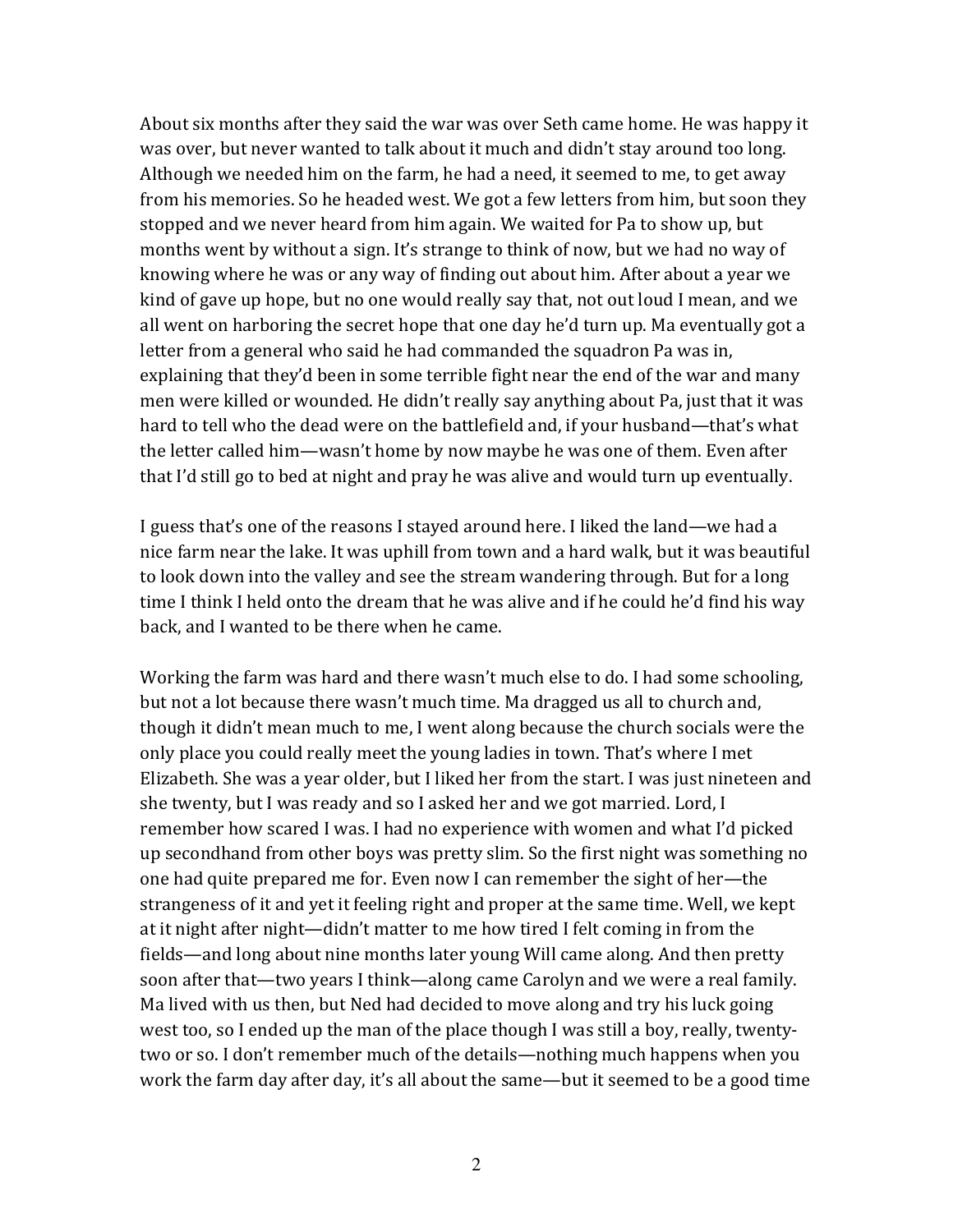and I enjoyed watching Will as he grew and followed me around while I did my vard chores the way I had followed my Pa around when he was home.

You know how sometimes you can know things but not let yourself know them? That's the way it was with him. I knew other folks lost their kids to some sickness they couldn't handle—two of my own sisters died young, but that was before I was born. But I never thought of it happening to him, so when he first got a fever and was too tired to get out of bed I didn't pay it much attention. But then it seemed it wasn't going away. I'd come in and he'd be lying there covered with a sweat so thick you'd have thought he was out there plowing the fields in the August sun instead of me. The doc couldn't offer much but wait and pray, and Elizabeth sure did a lot of that. Praying and crying, that seemed to be all she could handle. She'd stay with him all day and then at night I'd sit with him and wipe his forehead with a cool cloth and we'd talk as best he could. That night he said it was getting dark. The sun's down, I said. But no, that wasn't it. He wanted to know if the candle had gone out and could I hold his hand. I could hear Elizabeth crying in the other room. Then his grip got loose and he was gone.

I made a pine box for him myself and filled it with straw and laid him in it. I went down to the piece of land we and the neighbors had set aside as a small burying ground and dug a hole for him myself. Plenty of people offered to help, but I wanted to do it alone. Dug that hole, put the box on a cart and pulled it down, set it in and covered it over again. It was something I just had to do myself. Twenty-five years old and burying my first-born son in the warm earth. I got old man Hawkins to lend me his tools and carved the stone myself, too. Asked the schoolteacher to help me find some words to put on it, but in the end I guess they were mostly mine. Carved them in right down there in the burying ground. When I was finished I was leaning over on my hands and knees reading it through to make sure I'd done it right. "Sleep here my darling son...." I noticed the drops of sweat falling off my body onto the stone, but when I read those words I realized it wasn't just sweat, it was tears as well. I hadn't really cried much up to then, but then I did, lying on that stone and trying to hold it as if it was Will himself, bawling my heart out.

For some time after that Elizabeth and I were both a bit skittish. She didn't want to talk much about it and didn't want me to touch her at night, but she wanted to be held. I had a need for her, but I knew how she felt—I didn't know if I wanted to risk going through that again myself. One Sunday I went to church with her and coming back said I guessed we had to put some trust in God that he knew what he was doing and get on. That seemed to fit her too and that's what we did.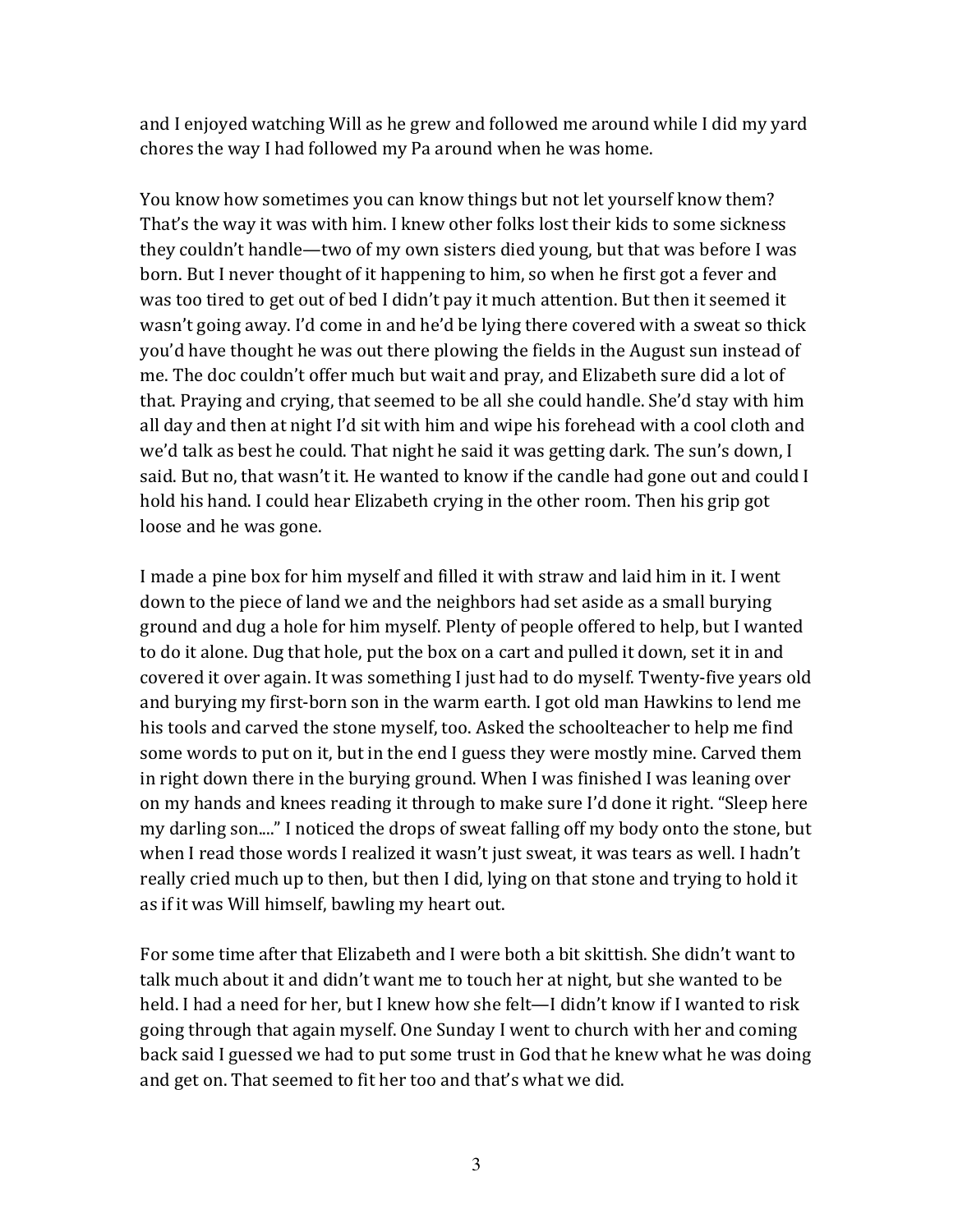Mary Jane was born the following year, but she was sickly from the start, and she lived only two months. That was the hardest on Elizabeth I think, because she carried the child so long and it lived such a short time. I felt like God was testing us. Her box was so small I could carry it down to the graveyard in my arms. But we buried her and moved on. Sarah came next, then Alice, and finally Seth. For a while it looked as if we were fine, but when the fever came through one year it took a whole lot of children in town, Sarah as well. She was eleven then and took her place in the row along the hillside in the graveyard.

It does a funny thing to you, all this death of your kids. In a way you start to keep a little distance, not knowing what's going to happen next. And never quite relax, it seemed to me. There was no particular point when you could be certain that now they were safe. I guess by the time Seth reached fifteen I felt we were ok. The girls were older; Carolyn had married the Riley boy and Alice was being called on by several beaus. Seth was full of life, a wild boy unlike the rest of us. Elizabeth said we let him do whatever he wanted 'cause he was the youngest and we were too tired by then. But he was full of spirit from the start. Had a head of blond hair that blew in the wind, and he was loud, yellin' and hollerin' about everything he did. When I looked at him I had to think, he's home free. But that wasn't the way it worked out.

I wasn't there when it happened. The other boys said his horse had been spooked by something, turned too quick, and caught Seth off his guard. When he fell his foot got caught in the stirrup and he was dragged, knocking his head against the rocks. There was nothing they could do. His blond hair and face and shirt were covered with blood and his head was bent all out of whack where his neck had been broken. The others had all died in their beds, bodies intact so to speak, but he looked like life had been beaten out of him, and I guess that's what made it so hard. I remember how big the box had to be—made me realize he was a grown man in a way I hadn't thought of before—and how long it took to dig that hole and cover him over. Hawkins's boy was his best friend and wanted to help, so I had him help me dig and let him carve the stone: "Died at the age of 17 from an accident on his horse." Something made me want to tell it that way. I had no use for God after that. It wasn't that I was angry with him; I just decided he really couldn't be there at all. What God would put a man through this—burying both his sons and two daughters. So when I walked away from the graveyard that time I walked away from lots of other things as well.

Oh, we went on of course. The farm was there to be worked. Carolyn's and Alice's families took part of it so we had less to do ourselves. Elizabeth spent more and more time helping at the church and I worked on as best I could. Alice was lucky two children was all she had and both of them lived fine. Carolyn lost one, but the